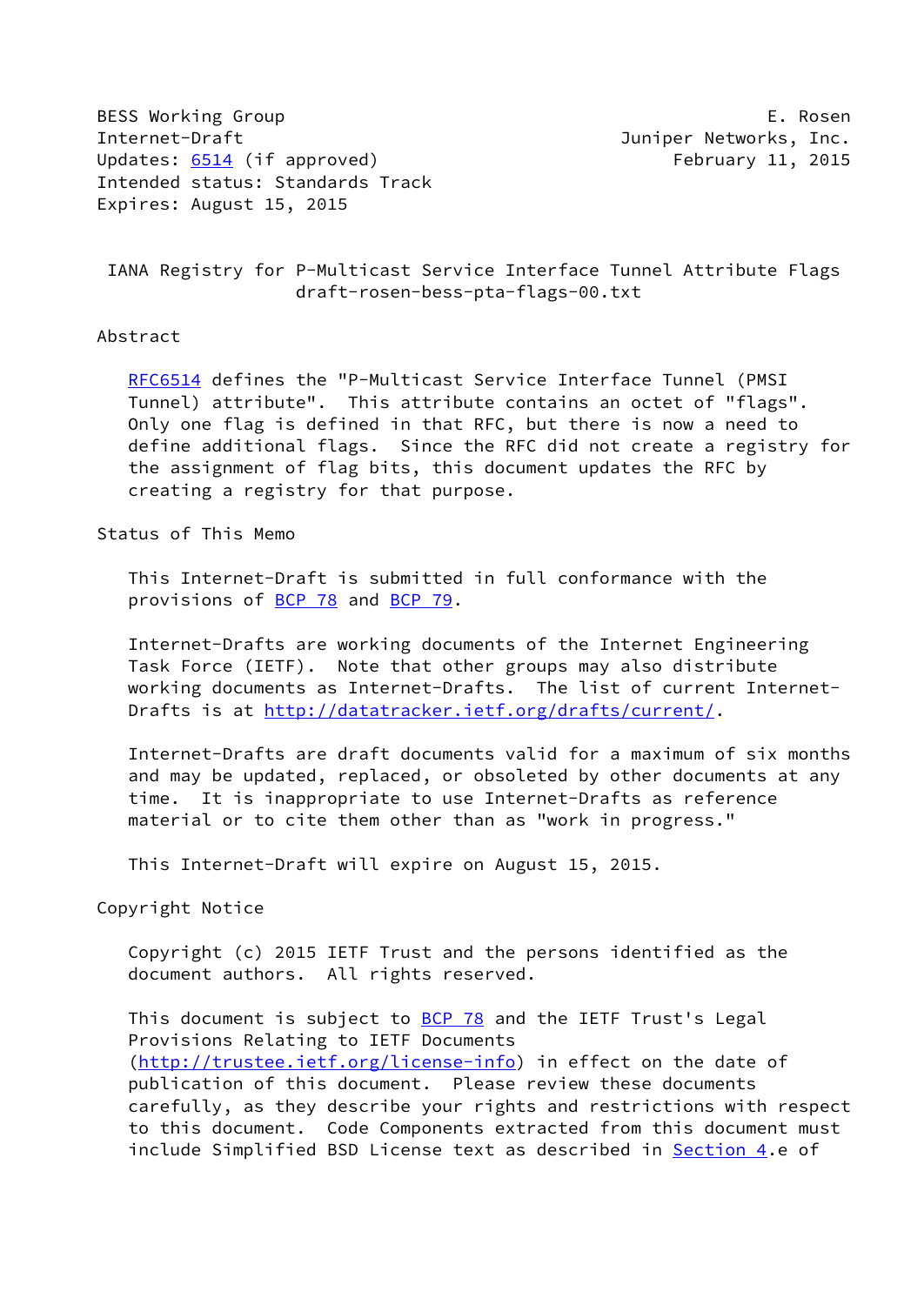<span id="page-1-1"></span>

| Internet-Draft |  |  | PMSI Tunnel Attribute Flags |  | February 2015 |  |
|----------------|--|--|-----------------------------|--|---------------|--|
|----------------|--|--|-----------------------------|--|---------------|--|

 the Trust Legal Provisions and are provided without warranty as described in the Simplified BSD License.

Table of Contents

|  | 1. Introduction $\ldots \ldots \ldots \ldots \ldots \ldots \ldots \ldots \ldots$ |  |  |  |  |  |  |  |  |  |  |  |  |
|--|----------------------------------------------------------------------------------|--|--|--|--|--|--|--|--|--|--|--|--|
|  |                                                                                  |  |  |  |  |  |  |  |  |  |  |  |  |
|  | 3. Security Considerations 3                                                     |  |  |  |  |  |  |  |  |  |  |  |  |
|  |                                                                                  |  |  |  |  |  |  |  |  |  |  |  |  |
|  |                                                                                  |  |  |  |  |  |  |  |  |  |  |  |  |

## <span id="page-1-0"></span>[1](#page-1-0). Introduction

 [RFC6514] defines the "P-Multicast Service Interface Tunnel (PMSI Tunnel) attribute". This attribute contains an octet of "flags". Only one flag is defined in that RFC, but there is now a need to define additional flags. Since the RFC did not create a registry for the assignment of flag bits, this document creates a registry for that purpose.

<span id="page-1-2"></span>[2](#page-1-2). IANA Considerations

 IANA is requested to create a new registry called "P-Multicast Service Interface Tunnel (PMSI Tunnel) Attribute Flags" in the "Border Gateway Protocol (BGP) Parameters" registry.

Per [\[RFC6514\] section](https://datatracker.ietf.org/doc/pdf/rfc6514#section-5) 5, a PMSI Tunnel Attribute contains a "Flags" octet. The Flags field is a single octet, with bits numbered, left to-right, from 0 to 7. IANA is requested to initialize the registry as follows: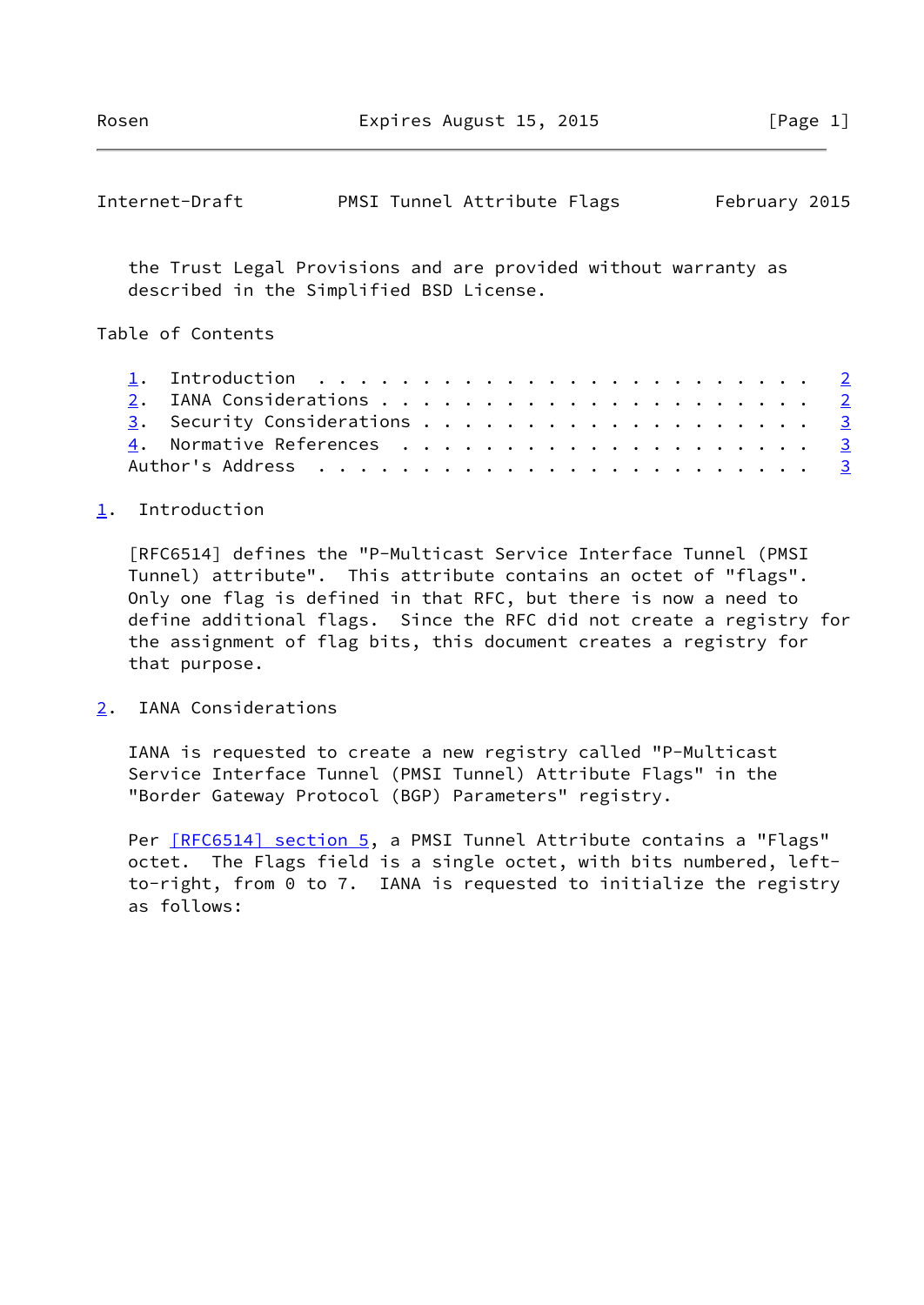Rosen Expires August 15, 2015 [Page 2]

<span id="page-2-2"></span>

| Internet-Draft                  | PMSI Tunnel Attribute Flags     | February 2015 |  |  |  |  |
|---------------------------------|---------------------------------|---------------|--|--|--|--|
| Bit Position<br>(left to right) | Description                     | Reference     |  |  |  |  |
| 0                               | unassigned                      |               |  |  |  |  |
| 1                               | unassigned                      |               |  |  |  |  |
| $\overline{2}$                  | unassigned                      |               |  |  |  |  |
| 3                               | unassigned                      |               |  |  |  |  |
| 4                               | unassigned                      |               |  |  |  |  |
| 5                               | unassigned                      |               |  |  |  |  |
| 6                               | unassigned                      |               |  |  |  |  |
| 7                               | Leaf Information Required (LIR) | RFC6514       |  |  |  |  |
|                                 |                                 |               |  |  |  |  |

## PMSI Tunnel Attribute Flags

The registration procedure for this registry is Standards Action.

<span id="page-2-1"></span>[3](#page-2-1). Security Considerations

No security considerations are raised by this document.

<span id="page-2-0"></span>[4](#page-2-0). Normative References

 [RFC6514] Aggarwal, R., Rosen, E., Morin, T., and Y. Rekhter, "BGP Encodings and Procedures for Multicast in MPLS/BGP IP VPNs", [RFC 6514](https://datatracker.ietf.org/doc/pdf/rfc6514), February 2012.

Author's Address

 Eric C. Rosen Juniper Networks, Inc. 10 Technology Park Drive